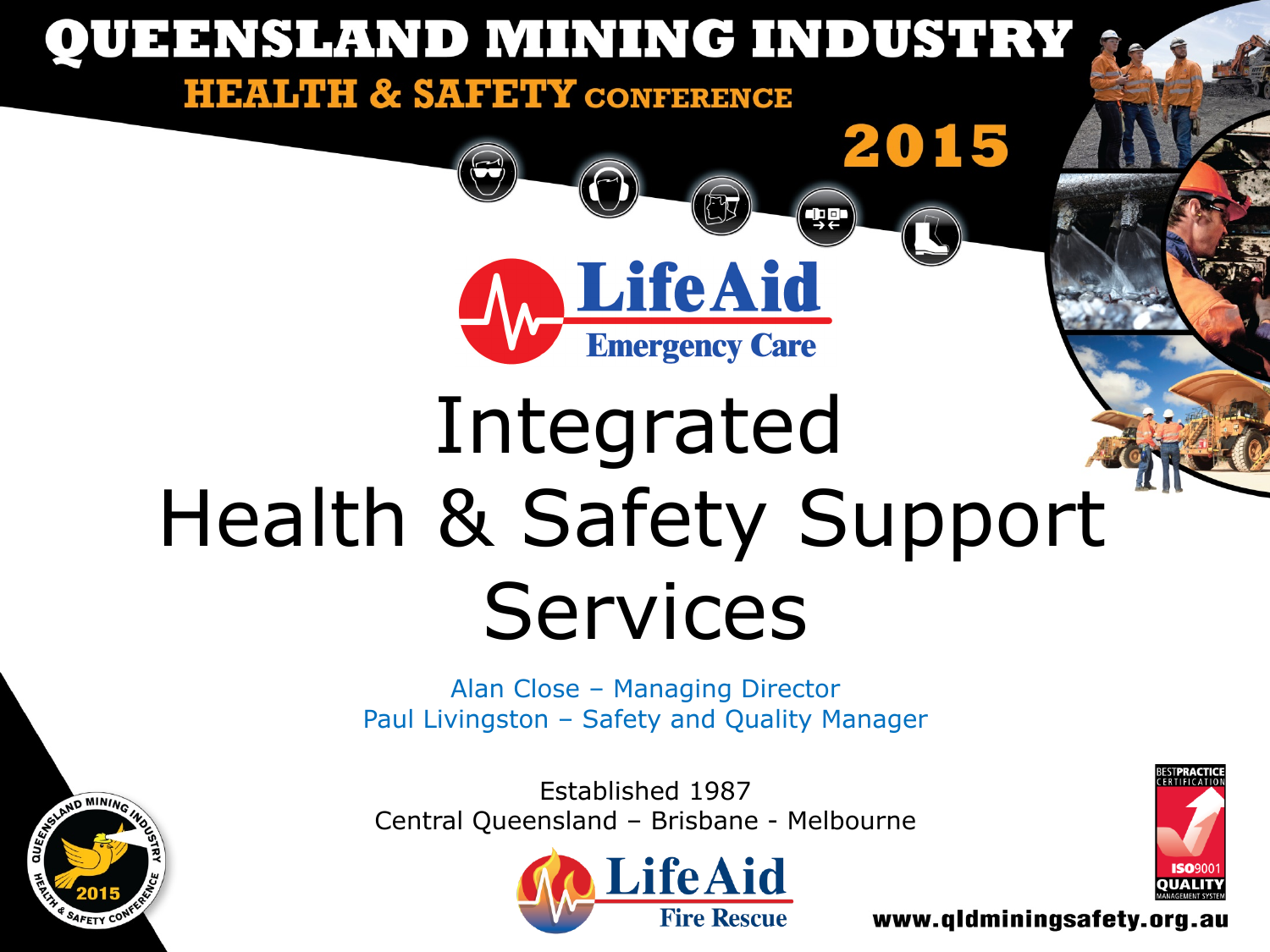# **Emergency response is a reactive function**

**QUEENSLAND MINING INDUSTRY** 

**HEALTH & SAFETY CONFERENCE** 

- Non dedicated personnel engaged in other operational duties
- Dedicated ERT teams
- Reliance on external services









2015

**Qg**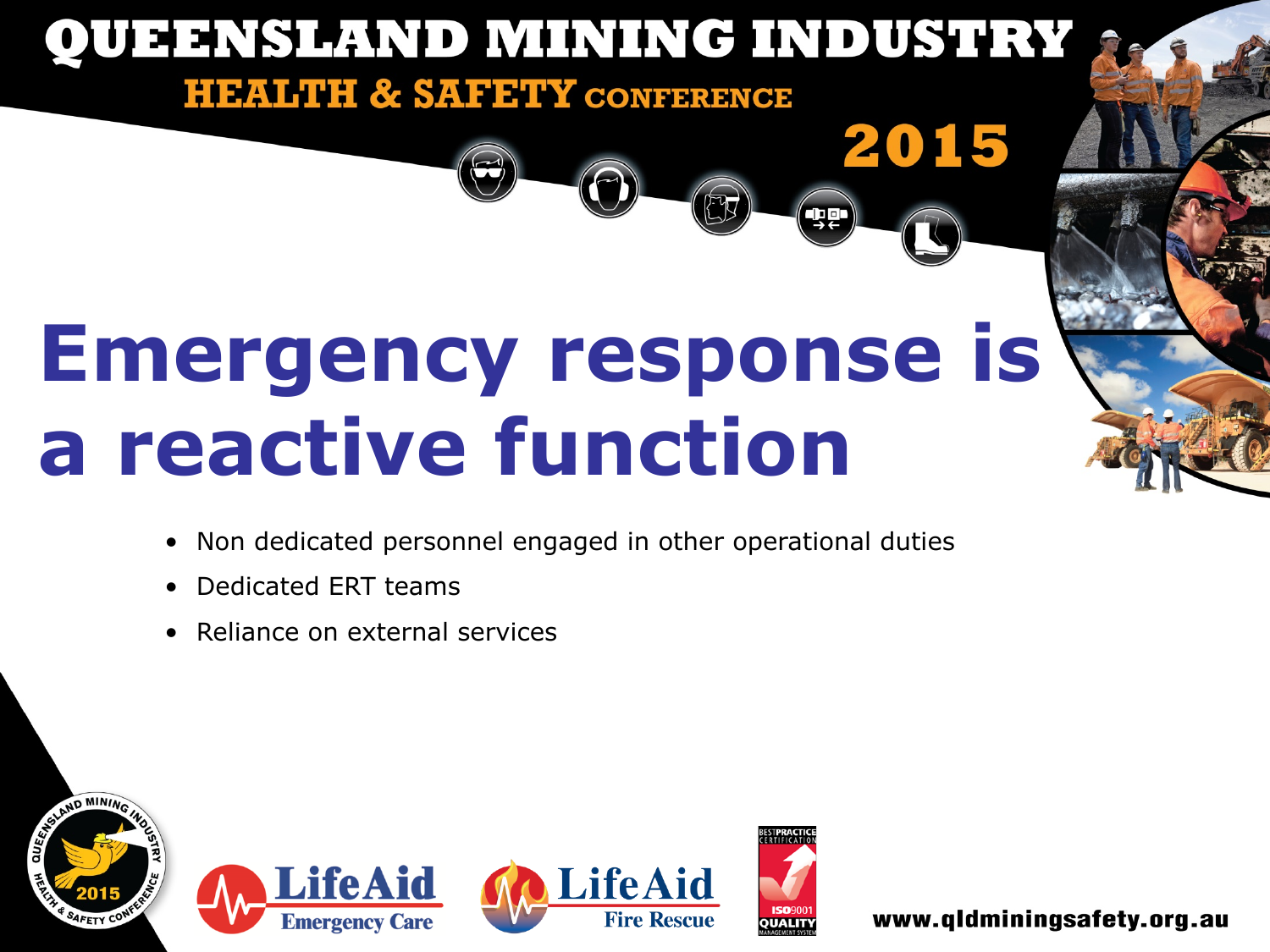### **QUEENSLAND MINING INDUSTRY**

#### **HEALTH & SAFETY CONFERENCE**

## **Challenges**

#### **Non-dedicated**

- •Response time
- •Initial training and ongoing skills maintenance
- •Cost of re-training & replacement
- •Staff absences & turnover leading to skill deficits in ERT team

#### **Dedicated ERT**

•Unproductive time

#### **External ERT**

•Response time









2015

qqa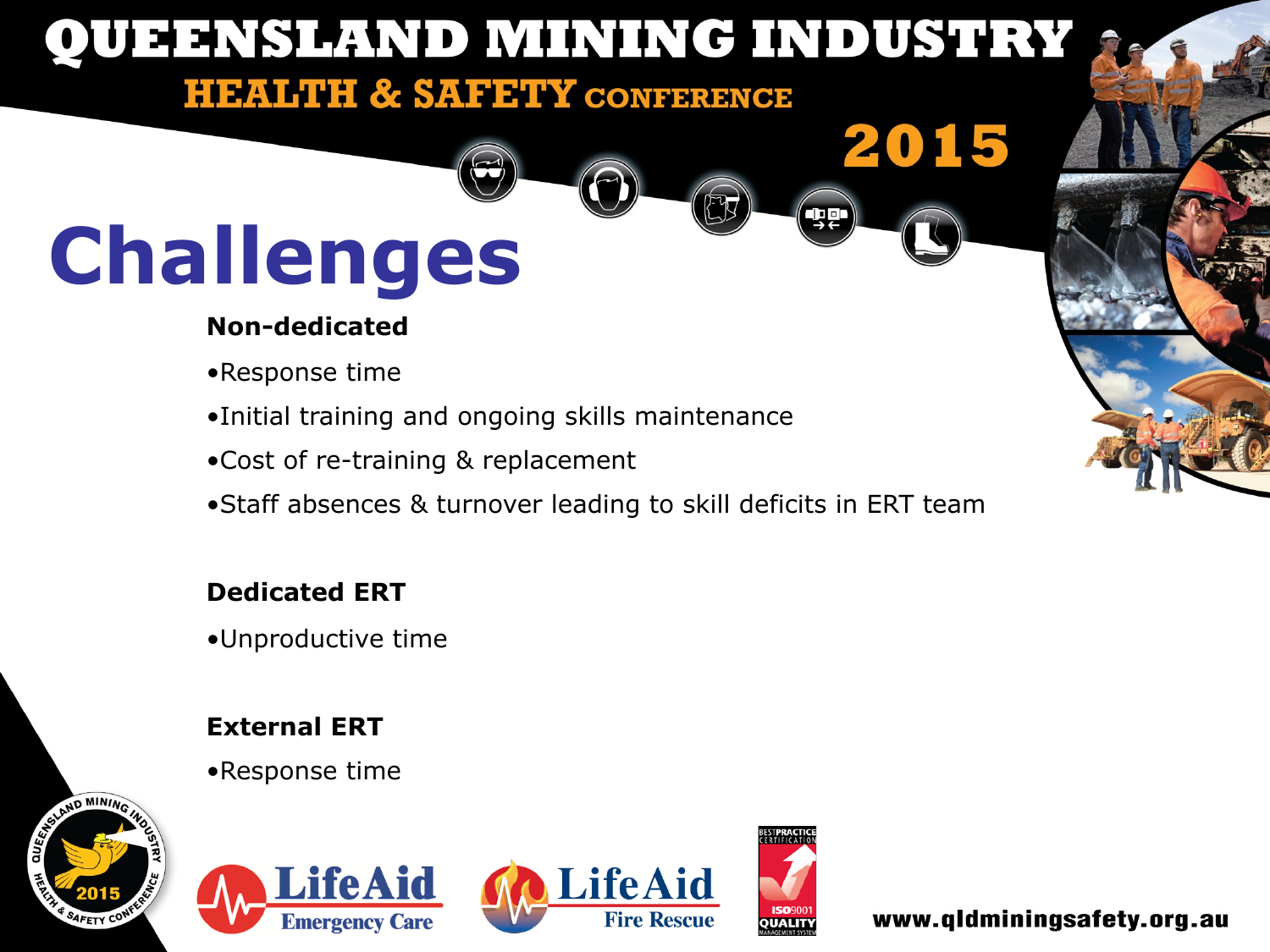







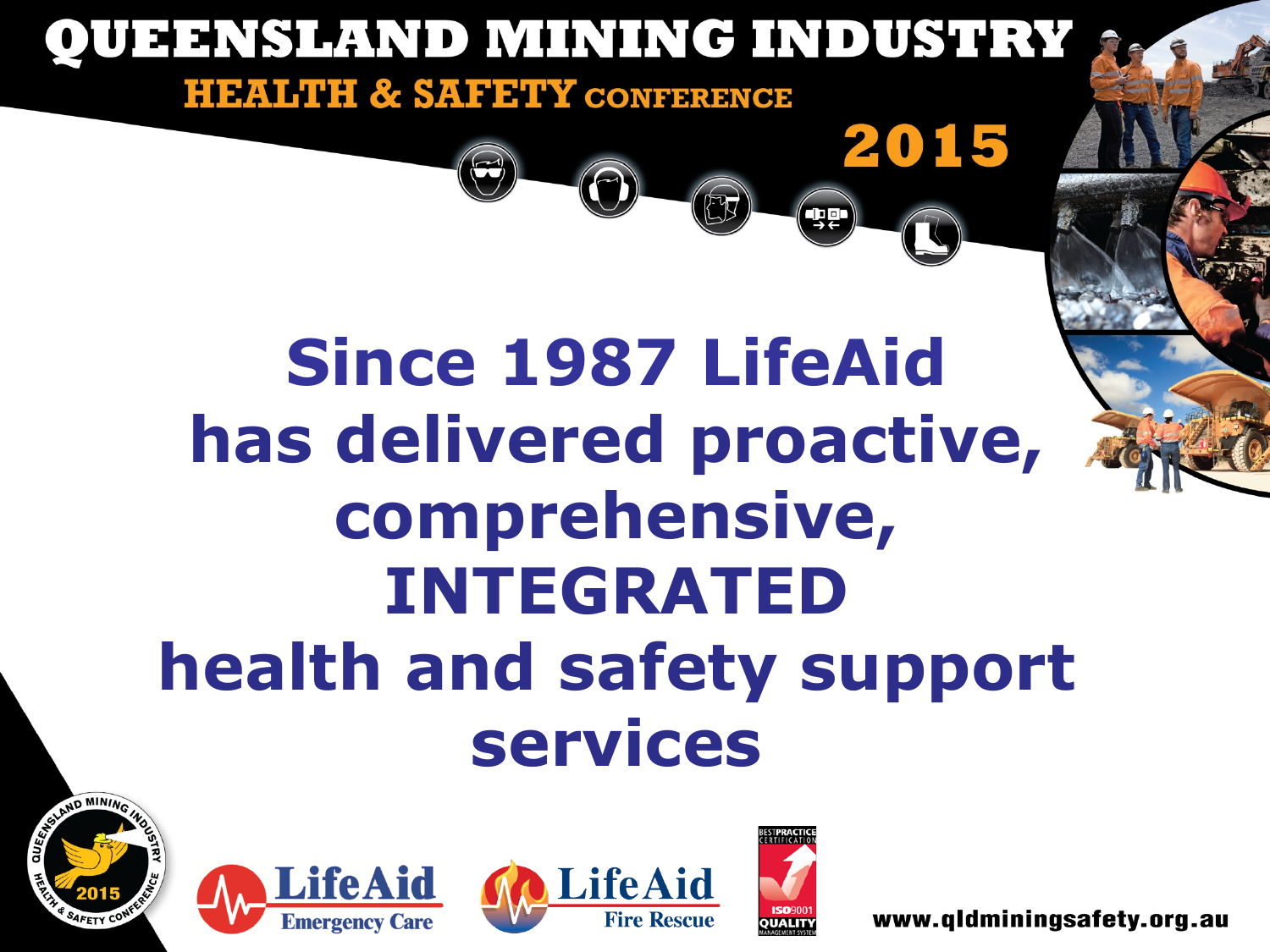## 99 **Proactive integrated Health & Safety Support Services**

**HEALTH & SAFETY CONFERENCE** 

**QUEENSLAND MINING INDUSTRY** 

- Proactive emergency and primary medical care
- Fire fighting services
- Rescue services
- Mine compliant medical, fire and rescue vehicles
- Emergency equipment and consumables to meet site requirements









2015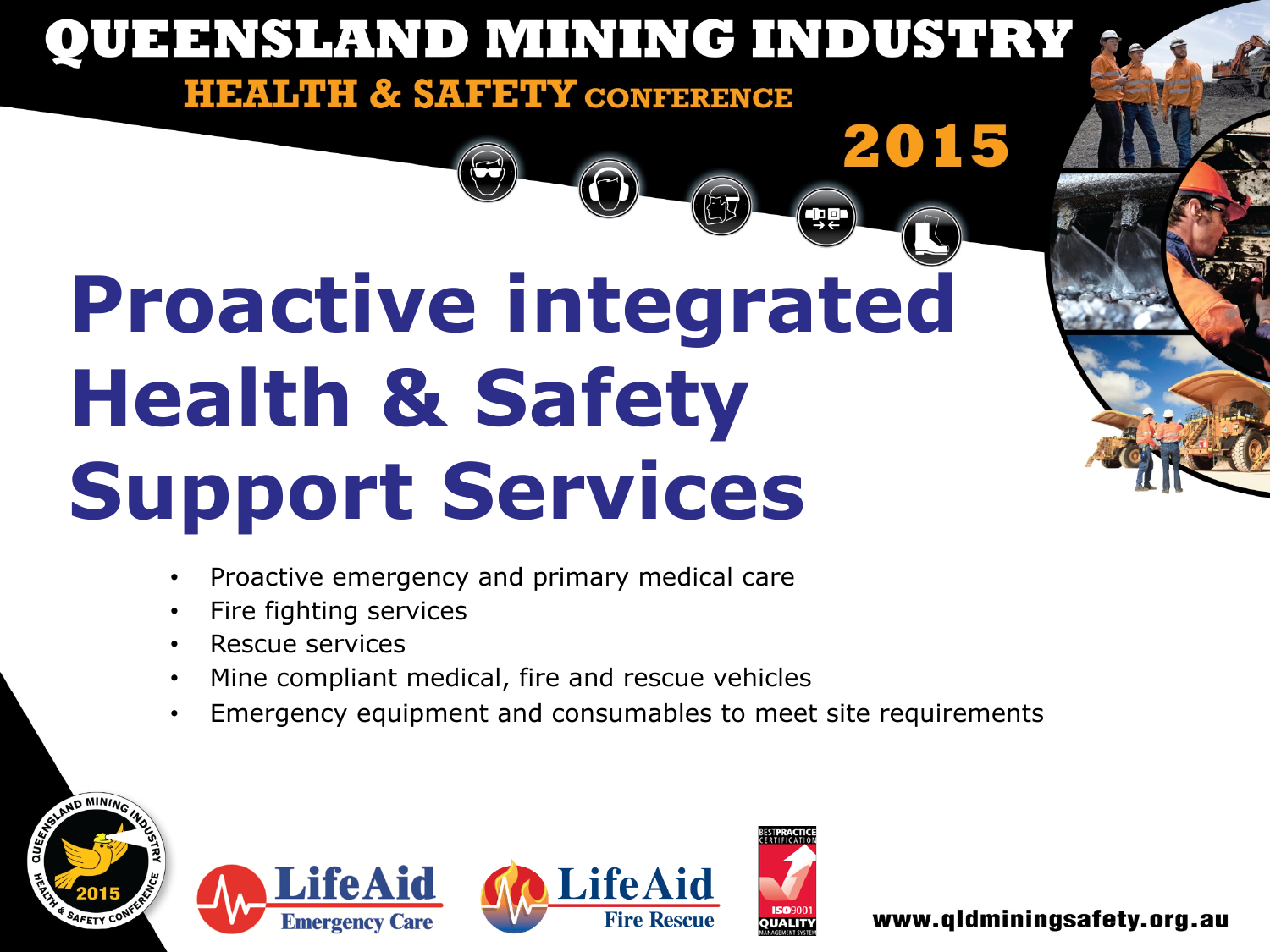

**Proactive, comprehensive, integrated health and safety support services add value to your bottom line through deployment of highly trained & experienced multi functional medical, fire and rescue personnel** 







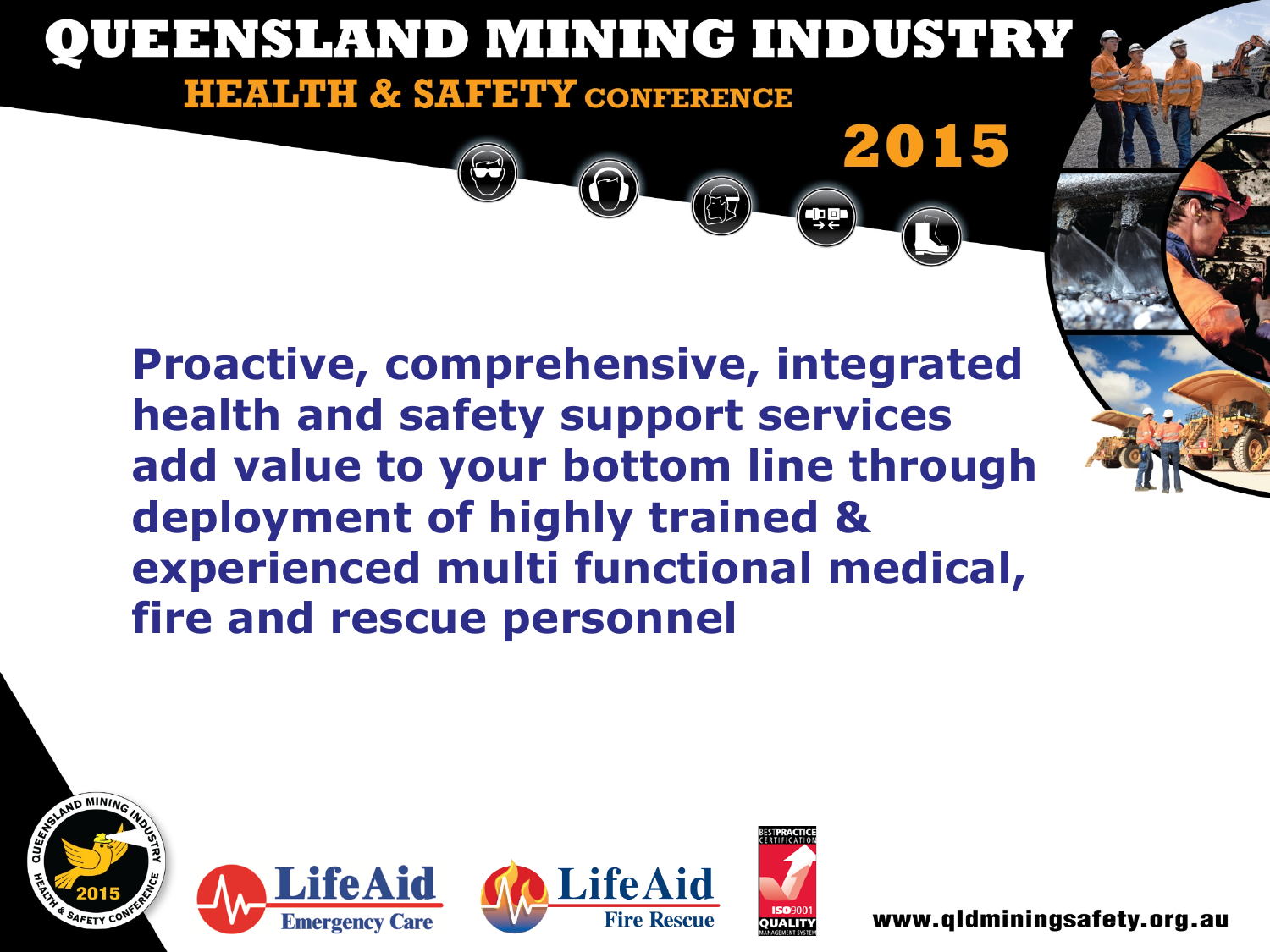#### QUEENSLAND MINING INDUSTRY **HEALTH & SAFETY CONFERENCE** 2015 QQ

### **Multi function personnel deliver**

- Safety advisory services
- Independent compliance auditing
- Drug and alcohol testing
- Nationally accredited emergency response, safety and first aid training & inductions
- Health monitoring







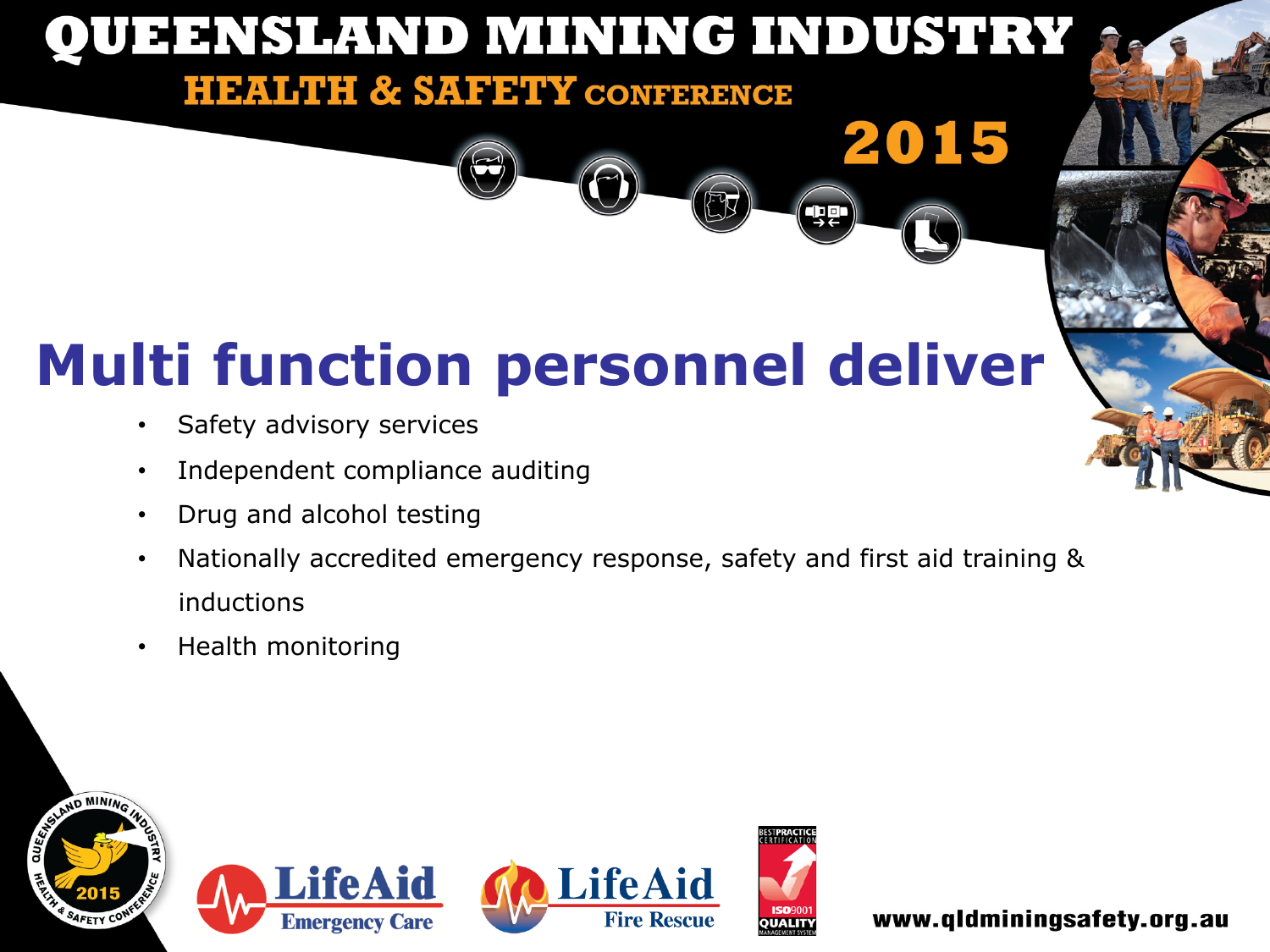### **QUEENSLAND MINING INDUSTRY**

#### **HEALTH & SAFETY CONFERENCE**

### **Multi function personnel deliver**

- Clinical governance
	- Drug license
	- Medical oversight
	- Remote treatment guidelines
	- Online patient care record and clinical audit system
	- Fully customizable health & safety data base management system
- Management and supply of medical facilities
- Extra ERT/health & safety personnel and equipment at short notice









2015

او برا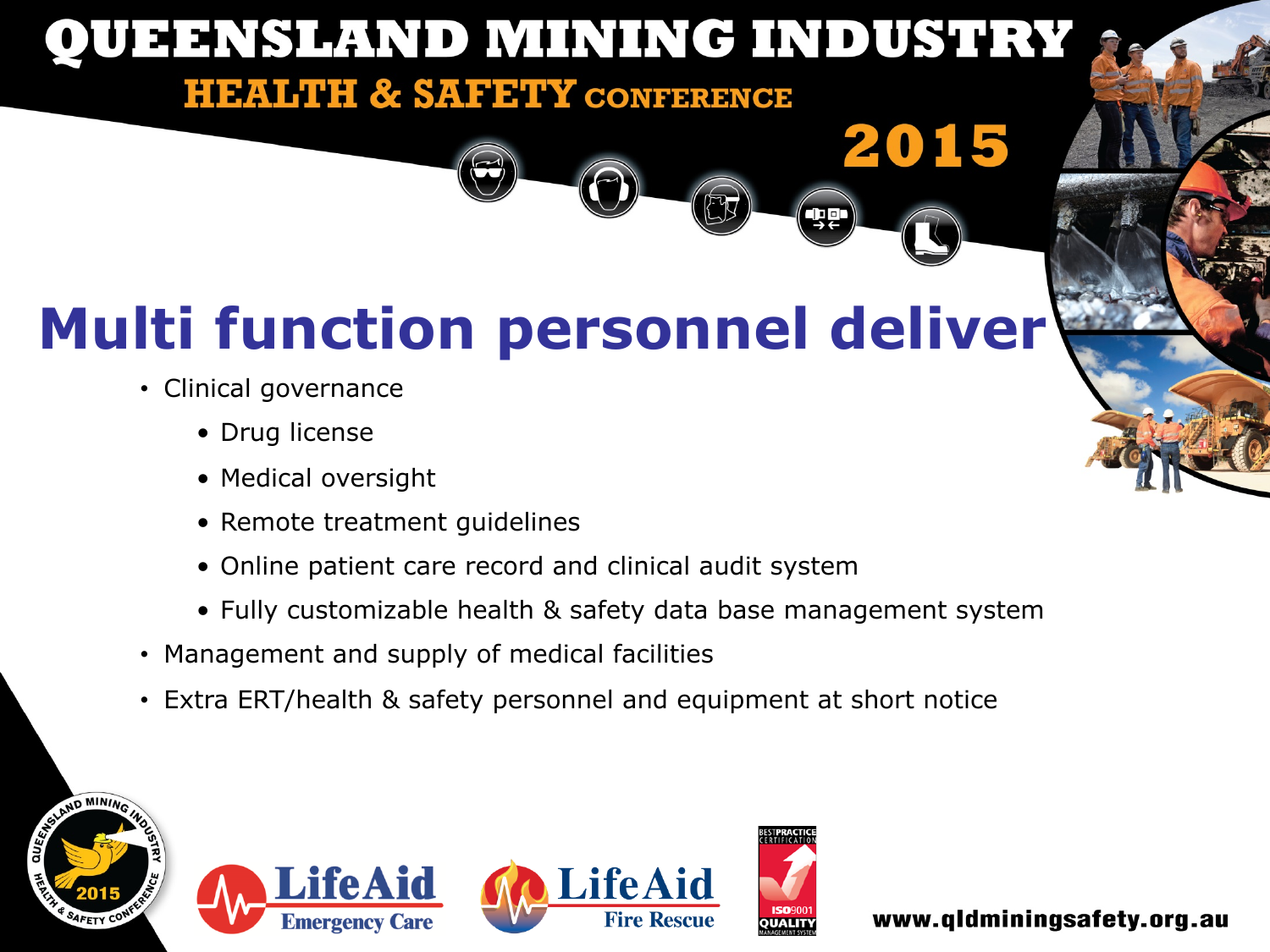#### QUEENSLAND MINING INDUSTRY **HEALTH & SAFETY CONFERENCE**

### **Multi function personnel deliver**

- Emergency risk assessments
- Development of Emergency Response Plans
- Incident management training
- Planning, delivery and evaluation of level 1, 2 and 3 exercises
- Compliance testing of equipment
- Security services









2015

**Que**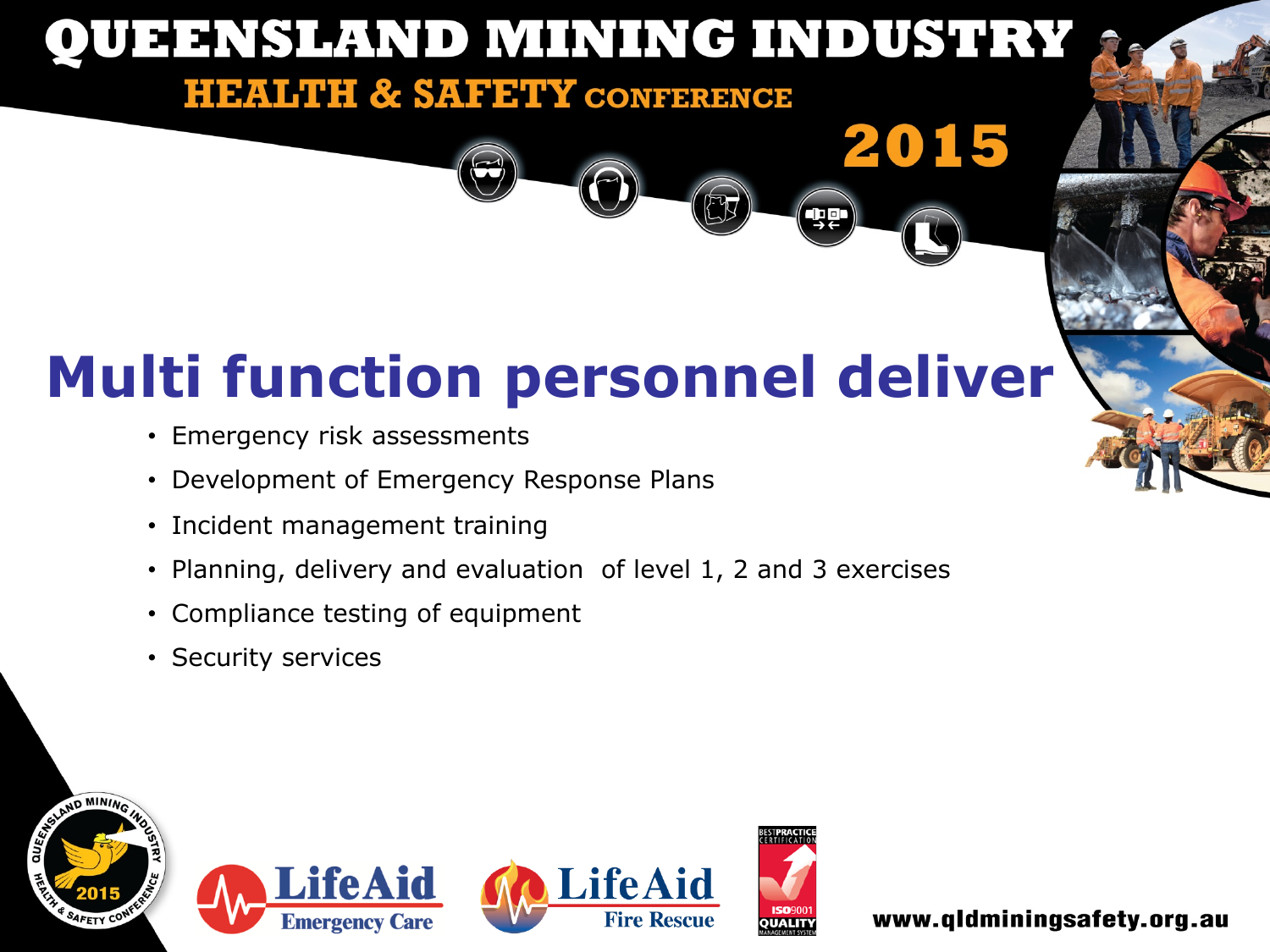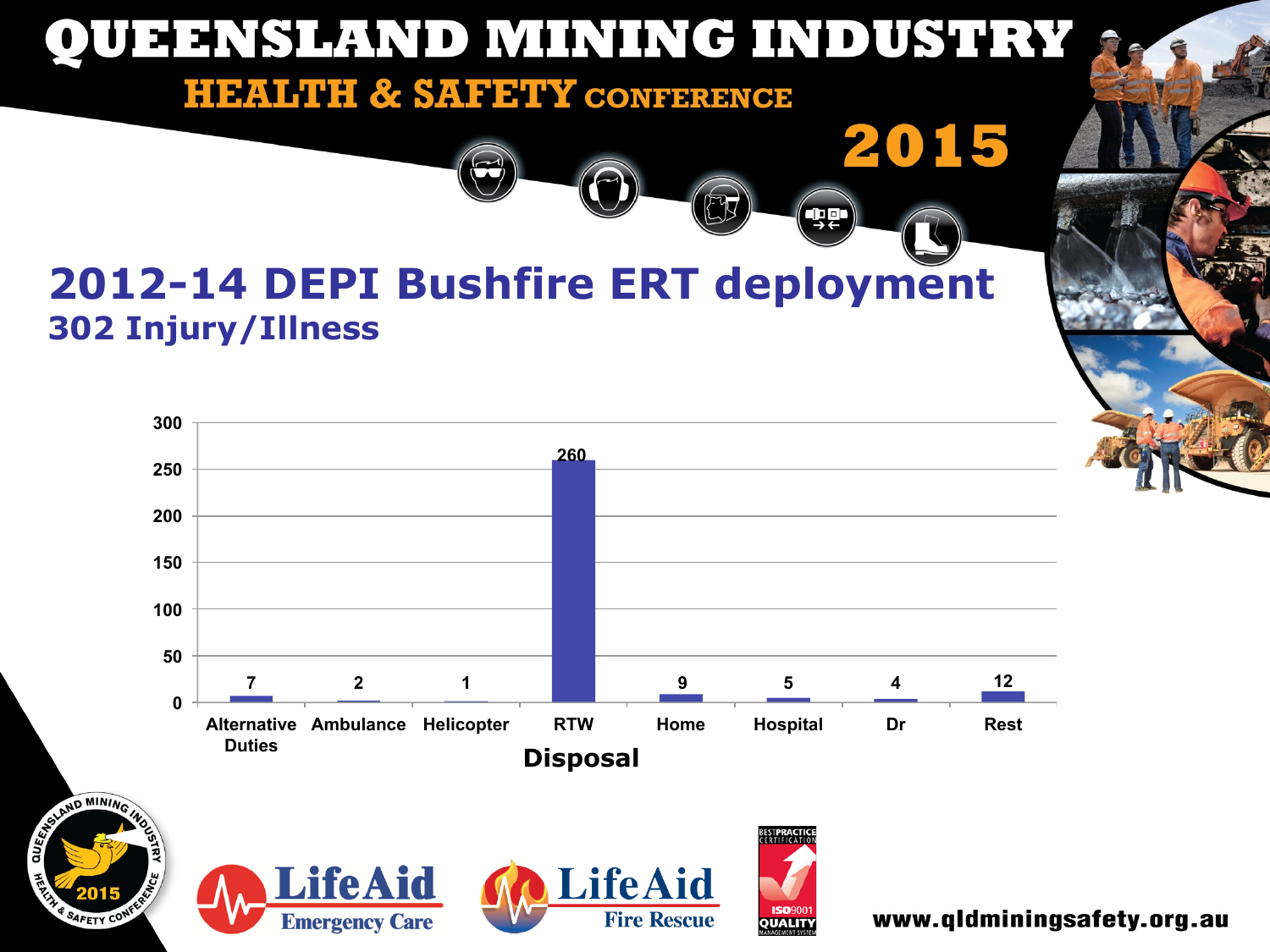### **QUEENSLAND MINING INDUSTRY HEALTH & SAFETY CONFERENCE** 2015 que **Benefits**

Best practice trauma management - "Golden Hour" Early identification and intervention in health issues:

- Reduction in absenteeism
- Reduction in presenteeism

• Increased health and wellbeing Early intervention & de-escalation of events Decreased costs:

- **Training**
- Skills maintenance
- **Compliance**